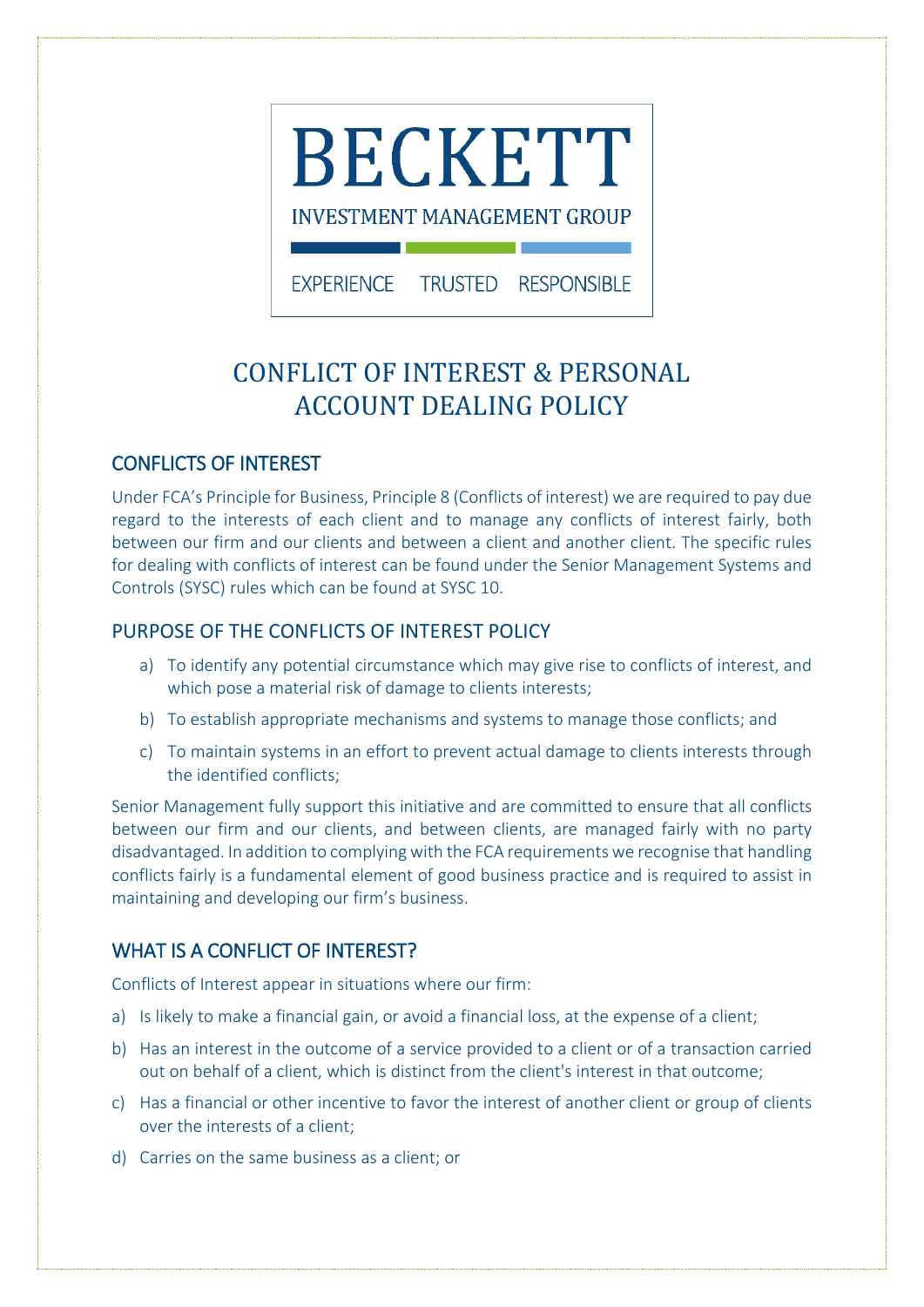e) Receives or will receive from a person other than a client an inducement in relation to a service provided to the client, in the form of monies, goods or services, other than the standard commission or fee for that service.

Conflicts of interest may therefore include but are not restricted to interests between:

- Our firm and our clients
- Our staff and our clients
- Two or more different clients
- Third parties and our clients
- New services / products and our clients
- Strategic changes and our clients

We have sought to identify conflicts of interest that exist in our business and have put in place measures we consider appropriate to the relevant conflict in an effort to monitor, manage and control the potential impact of those conflicts on our clients. The conflicts identified include:

# A) CLIENT ORDERS

In order to ensure as fair treatment as possible for clients, our Best Execution Policy requires us to take all reasonable steps to achieve the best overall trading result for clients.

On some occasions client orders may have a material effect on the relevant securities price. In order to ensure our staff do not take advantage of the situation by dealing on their own account (Personal Account Dealing) or encourage a third party to deal, we operate a 'No front running' policy whereby client orders will always take priority. We regularly monitor business transactions in order to ensure we meet these requirements.

## B) PERSONAL ACCOUNT DEALING

Our staff may buy, sell or hold the same investments as our clients. We control personal account deals by ensuring that all such deals are identified and where applicable approved by management prior to execution. All staff, irrespective of their position in the firm sign on an annual basis to confirm their understanding of our procedures.

# C) INDUCEMENTS TO STAFF

Staff are not allowed to accept gifts, entertainment or any other inducement from any person which might benefit one client at the expense of others when conducting investment business.

Similarly our staff are not allowed to place undue pressure on clients to persuade them to trade through the firm to the extent that this gives rise to a conflict of interest between that client and another client.

# D) SEGREGATION OF DUTIES

We strive to ensure that the performance of multiple functions by relevant persons does not and is not likely to prevent those persons from discharging any particular functions soundly, honestly and professionally. Our policies concerning the segregation of duties within the firm and the prevention of conflicts of interest are laid out below.

We are aware that effective segregation of duties is an important element in the internal controls of a firm in the prudential context. In particular, it helps to ensure that no one individual is completely free to commit the firm's assets or incur liabilities on its behalf.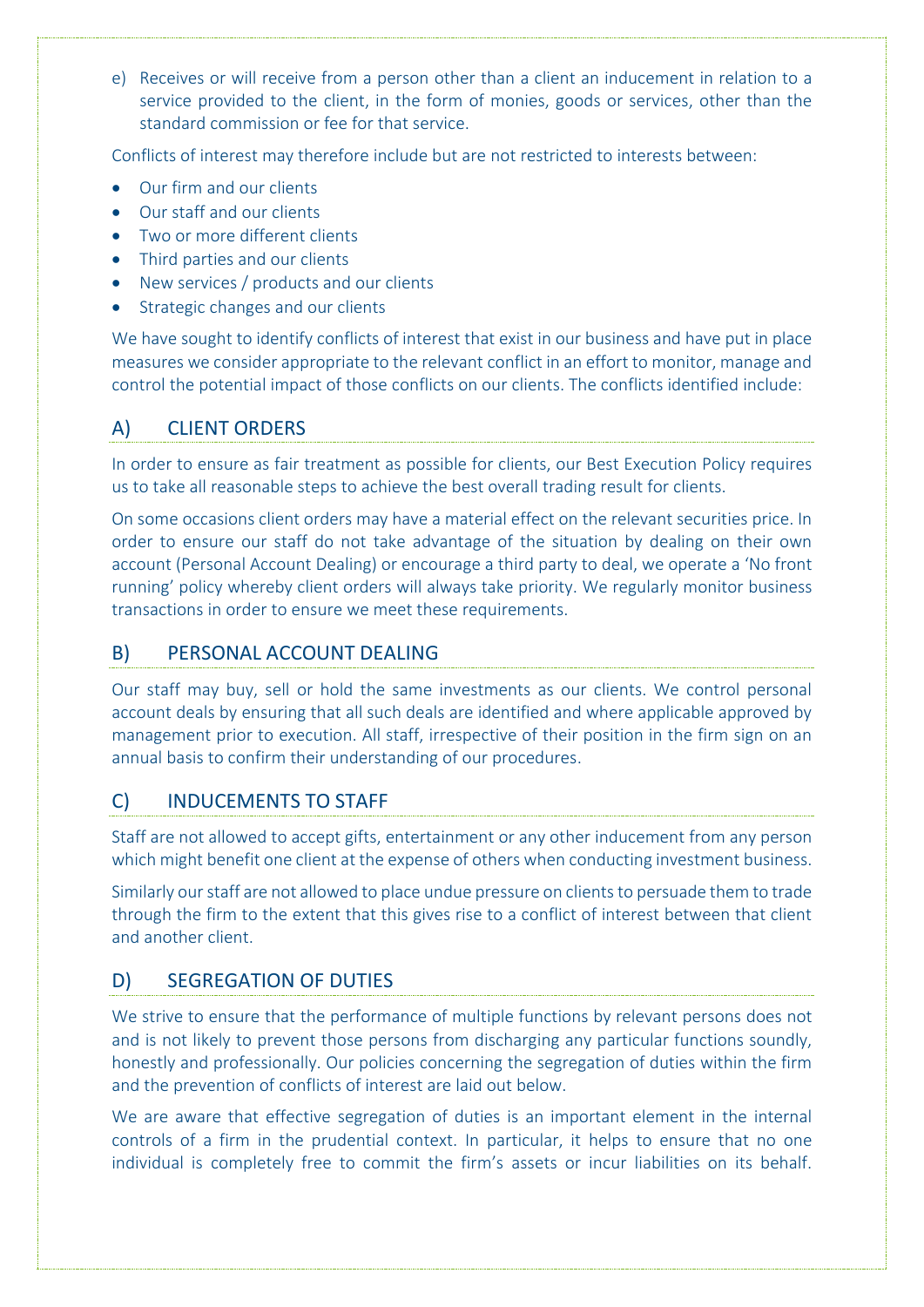Segregation also helps to ensure that the firm's senior management receives objective and accurate information on financial performance, the risks faced by the firm and the adequacy of its systems.

We ensure that, in general, no single individual has unrestricted authority to do all of the following:

- 1. initiate a transaction;
- 2. bind the firm;
- 3. make payments; and
- 4. account for it.

Where we are unable to ensure the complete segregation of duties due to a limited staff base, we have adequate compensating controls in place including the frequent review of an area by relevant senior managers. The firm ensures that its relevant persons are aware of the procedures which must be followed for the proper discharge of their responsibilities.

## E) REMUNERATION POLICY

All relevant staff who are open to a conflict of interest are paid a basic salary including those who hold key support areas such as compliance, finance and operations. This salary is not dependent on business performance. A bonus structure does exist which is linked to business performance, team performance or the individuals performance. This is at the discretion of the senior management and notified only on payment. In addition, we have implemented monitoring which includes reviewing of advice given to clients, the frequency of transactions and portfolio performance.

#### F) DISCLOSURE

As a last resort, where there is no other means of managing the conflict or where the measures in place do not, in our opinion sufficiently protect the interests of the client, we will disclose clearly the conflict of interest to the client to enable an informed decision to be made by them as to whether they wish to continue doing business with us at that particular time.

#### G) DECLINING TO ACT

Where we consider we are not able to manage the conflict of interest in any other way we may decline to act for the client.

#### SAFEGUARDED BENEFIT TRANSFERS

As holders of the CII Pension Transfer Gold Standard this requires us to create and maintain a Conflicts of Interest statement which identifies all the conflicts of interest to which the firm and its advisers may be exposed specifically in respect of advising on Safeguarded Benefit transfers, and sets out how these conflicts are mitigated and/ or remedied.

#### OUR COMMITMENT

We will take all appropriate steps to identify all conflicts of interest which our firm / advisers may be exposed to when advising on Safeguarded Benefit transfers and set out how these conflicts are to be mitigated and/or remedied.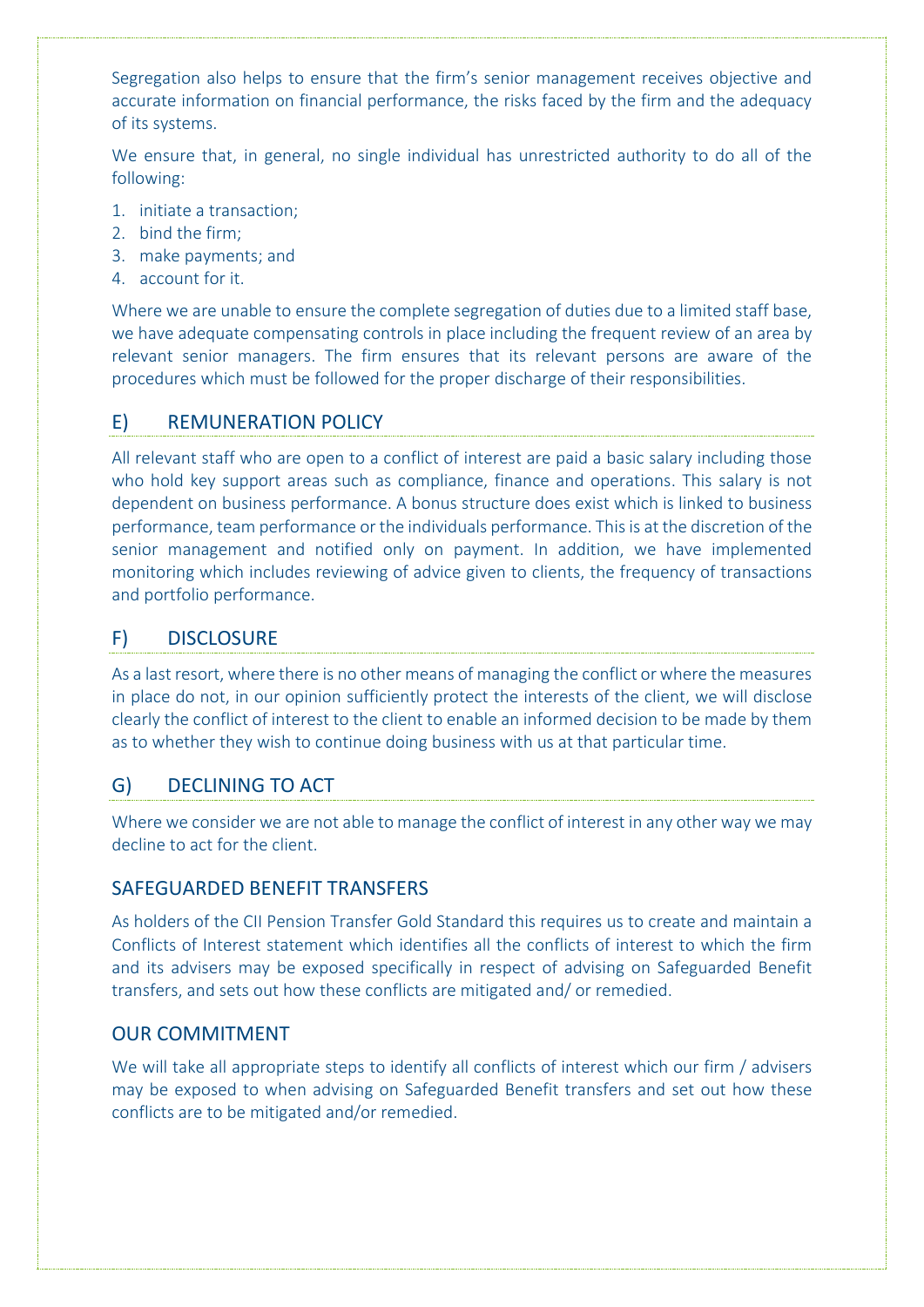## H) MANAGING & DISCLOSING CONFLICTS

The measures for dealing with conflicts are designed to ensure that relevant persons engaged in different business activities involving a conflict of interest carry on those activities at a level of independence, appropriate to the size and activities of the firm and of any group to which it belongs and to the materiality of the risk of damage to the interests of clients.

Examples of procedures for managing conflicts include:

- Effective procedures to prevent or control the exchange of information between relevant persons engaged in activities involving a risk of a conflict of interest where the exchange of that information may harm the interests of one or more clients;
- The separate supervision of relevant persons whose principal functions involve carrying out activities on behalf of, or providing services to, clients whose interests may conflict, or who otherwise represent different interests that may conflict, including those of the firm;
- We also manage conflicts of interest by the establishment and maintenance of internal arrangements restricting the movement of information within the firm. This requires information held by a person in the course of carrying on one part of our business to be withheld from, or not to be used by, persons with or for whom we act in the course of carrying on another part of our business. Such an arrangement is referred to as a 'Chinese Wall' and can include hierarchical separation and physical barriers between the activities likely to involve conflicts of interest, thereby aiming to prevent any undue transmission of information.
- Having all cases involving the transfer / potential transfer of safeguarded benefits reviewed by an individual who is not involved in the relevant transaction. Any advice to retain or transfer your Defined Benefit Pension is pre-approved by one of our Pension Transfer Specialists to ensure any recommended solution is in our clients best interest.
- There are no remuneration arrangements or financial incentives that are based on the number of cases involving the transfer / potential transfer of safeguarded benefits
- Our charging structure is clear and transparent and all costs involved for advice on Safeguarded benefits is disclosed to clients prior to any meeting with a client and before any advice process starts.
- Where, despite the above procedures we identify a conflict of interest which may present risks of damage to the interests of a client, we will clearly disclose to the general nature and/or sources of the potential conflicts to the client before undertaking business with the client.

This disclosure will take place as follows:

- o Our internal compliance department will be advised of the potential conflict of interest in writing;
- o We will advise our client in writing, of the potential conflict of interest and ask them to provide their written consent to proceed;
- o The client's written consent along with the request will be passed to our compliance department which can then provide approval to proceed as appropriate;
- o Copies of both letters, together with the written authorisation to proceed will be retained on our records.